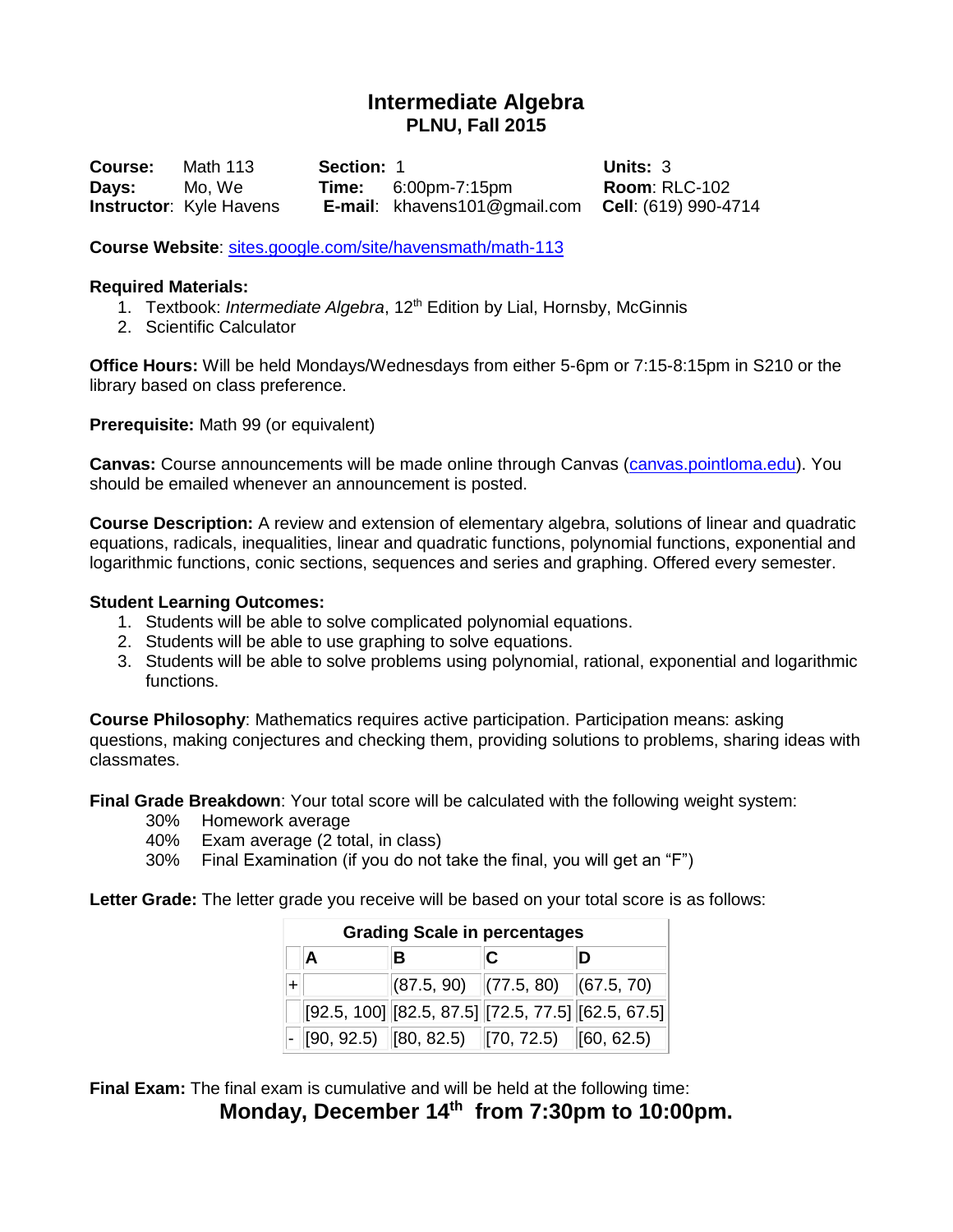**Homework:** Homework will be assigned every class meeting. A homework assignment is late if it is not received at the start of class on the due date. No late homework will be accepted; however the two lowest homework scores will be dropped. Please be sure that your homework is stapled together and the problems are in order. Homework will be scored on a combination of completeness and correctness. A random selection (the same for all people) of the problems will be graded on any homework assignment.

**Exams:** There will be a total of two normal exams covering roughly four or five chapters of material. No notes/books allowed on exams unless specified. Cell phones are not allowed on exams. No makeup exams are given. Missing an exam will result in a zero on that exam. Contact me before missing an exam if you have an emergency.

**General Advice:** The key to success in this class is to attend lectures regularly and do your homework. You learn mathematics by doing it yourself. You should expect to spend approximately two hours outside of class for every one hour in class working on homework and going over concepts. When doing homework, please note it is normal to not be able to do every problem correct on the first attempt. Do not be discouraged, instead seek help.

## **Sources of Help:**

- 1. Me. If you have questions, ask me. See office hours.
- 2. Other classmates. Form study groups! Work together!

**Attendance:** Attendance is expected at each class session. In the event of an absence you are responsible for the material covered in class and the assignments given that day.

Regular and punctual attendance at all classes in which a student is registered is considered essential to optimum academic achievement. Therefore, regular attendance and participation in each course are minimal requirements to be met. There are no allowed or excused absences except as approved in writing by the Provost for specific students participating in certain university-sanctioned activities. Excused absences still count toward the 10%-20% limits, but allow students to make up work, quizzes, or tests missed as a result of a university-sanctioned activity. Activities of a unique nature, such as labs or other activities identified clearly on the syllabus, cannot be made up except in rare instances when instructors have given advanced, written approval for doing so. Whenever the number of accumulated absences in a class, for any cause, exceeds ten (10) percent of the total number of class meetings, the faculty member should send an e-mail to the student and the Vice Provost for Academic Administration (VPAA) warning of attendance jeopardy. If more than twenty (20) percent of the total number of class meetings is reported as missed, the faculty member or VPAA may initiate the student's de-enrollment from the course without further advanced notice to the student. If the date of de-enrollment is past the last date to withdraw from a class, the student will be assigned a grade of W or WF consistent with university policy in the Grading section of the catalog. There are no refunds for courses where a de-enrollment was processed. For more details see the PLNU catalog: [http://catalog.pointloma.edu/content.php?catoid=18&navoid=1278#Class\\_Attendance](http://catalog.pointloma.edu/content.php?catoid=18&navoid=1278#Class_Attendance)

## **Class Enrollment:**

It is the student's responsibility to maintain his/her class schedule. Should the need arise to drop this course (personal emergencies, poor performance, etc.), the student has the responsibility to follow through (provided the drop date meets the stated calendar deadline established by the university), not the instructor. Simply ceasing to attend this course or failing to follow through to arrange for a change of registration (drop/add) may easily result in a grade of F on the official transcript.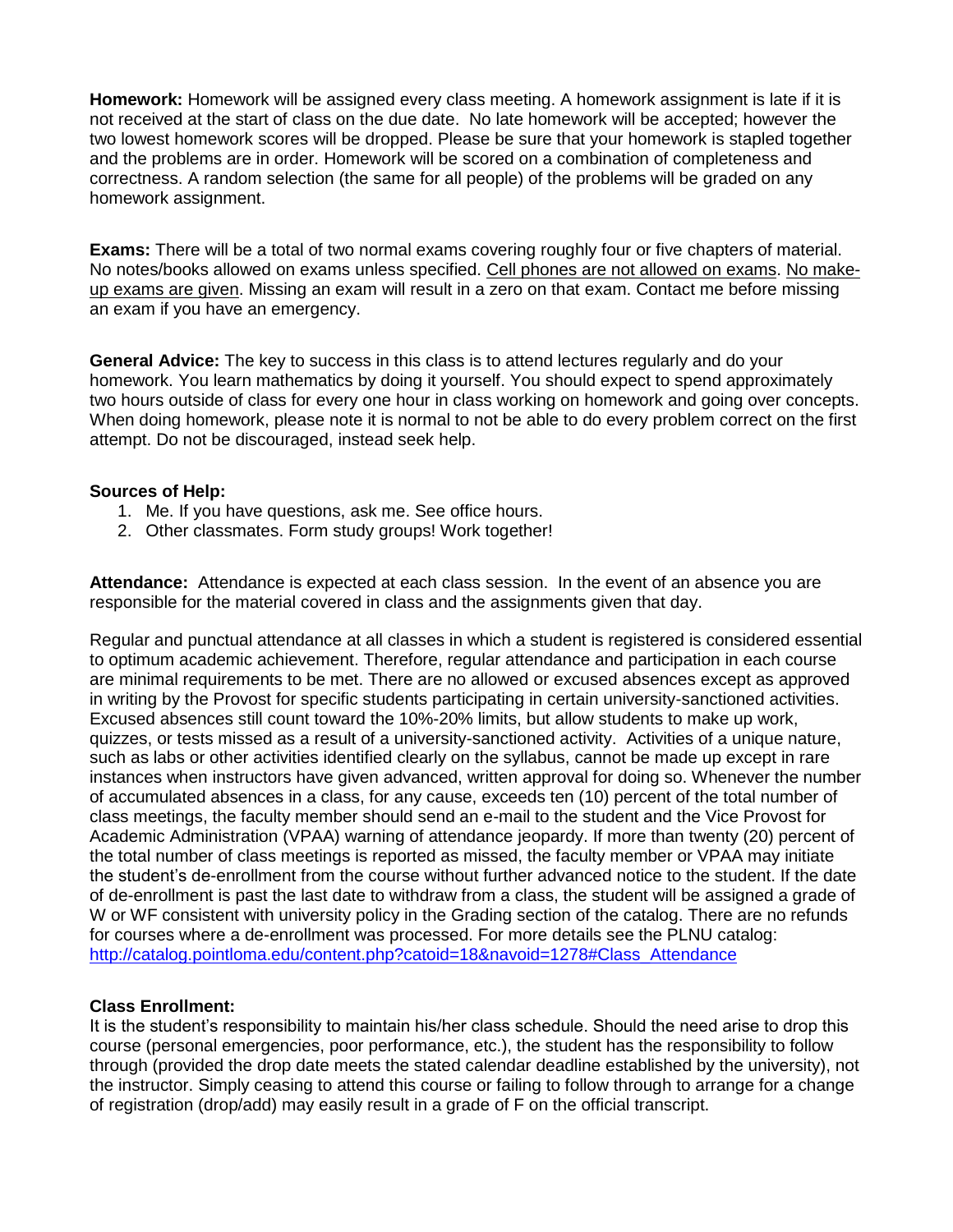# **Academic Accommodations:**

While all students are expected to meet the minimum academic standards for completion of their courses as established by the instructors, students with special needs may require academic accommodations. At Point Loma Nazarene University, students requesting academic accommodations must file documentation with the Disability Resource Center (DRC), located in the Bond Academic Center. Once the student files documentation, the Disability Resource Center contacts the student's instructors and provides written recommendations for reasonable and appropriate accommodations to meet the individual needs of the student. This policy assists the university in its commitment to full compliance with Section 504 of the Rehabilitation Act of 1973, the Americans with Disabilities (ADA) Act of 1990, and ADA Amendments Act of 2008, all of which prohibit discrimination against students with special needs and guarantees all qualified students equal access to the benefits of PLNU programs and activities. For more details see the PLNU catalog: http://catalog.pointloma.edu/content.php?catoid=18&navoid=1278#Academic\_Accommodations

Students with learning disabilities who may need accommodations should discuss options with the instructor during the first two weeks of class.

## **Academic Honesty:**

The Point Loma Nazarene University community holds the highest standards of honesty and integrity in all aspects of university life. Any violation of the university's commitment is a serious affront to the very nature of Point Loma's mission and purpose. Violations of academic honesty include cheating, plagiarism, falsification, aiding academic dishonesty, and malicious interference. The details of PLNU's meaning of each of these words can be found in the PLNU catalog at: [http://catalog.pointloma.edu/content.php?catoid=18&navoid=1278#Academic\\_Honesty](http://catalog.pointloma.edu/content.php?catoid=18&navoid=1278#Academic_Honesty)

A student remains responsible for the academic honesty of work submitted in PLNU courses and the consequences of academic dishonesty beyond receipt of the final grade in the class and beyond the awarding of the diploma. Ignorance of these catalog policies will not be considered a valid excuse or defense. Students may not withdraw from a course as a response to a consequence.

A student who is caught cheating on any item of work will receive a zero on that item and may receive an "F" for the semester. See the PLNU Catalog for a further explanation of the PLNU procedures for academic dishonesty

[http://catalog.pointloma.edu/content.php?catoid=18&navoid=1278#Academic\\_Honesty](http://catalog.pointloma.edu/content.php?catoid=18&navoid=1278#Academic_Honesty)

## **Copyright Protected Materials**

Point Loma Nazarene University, as a non-profit educational institution, is entitled by law to use materials protected by the US Copyright Act for classroom education. Any use of those materials outside the class may violate the law.

## **Modifications may occur due to unforeseen circumstances**